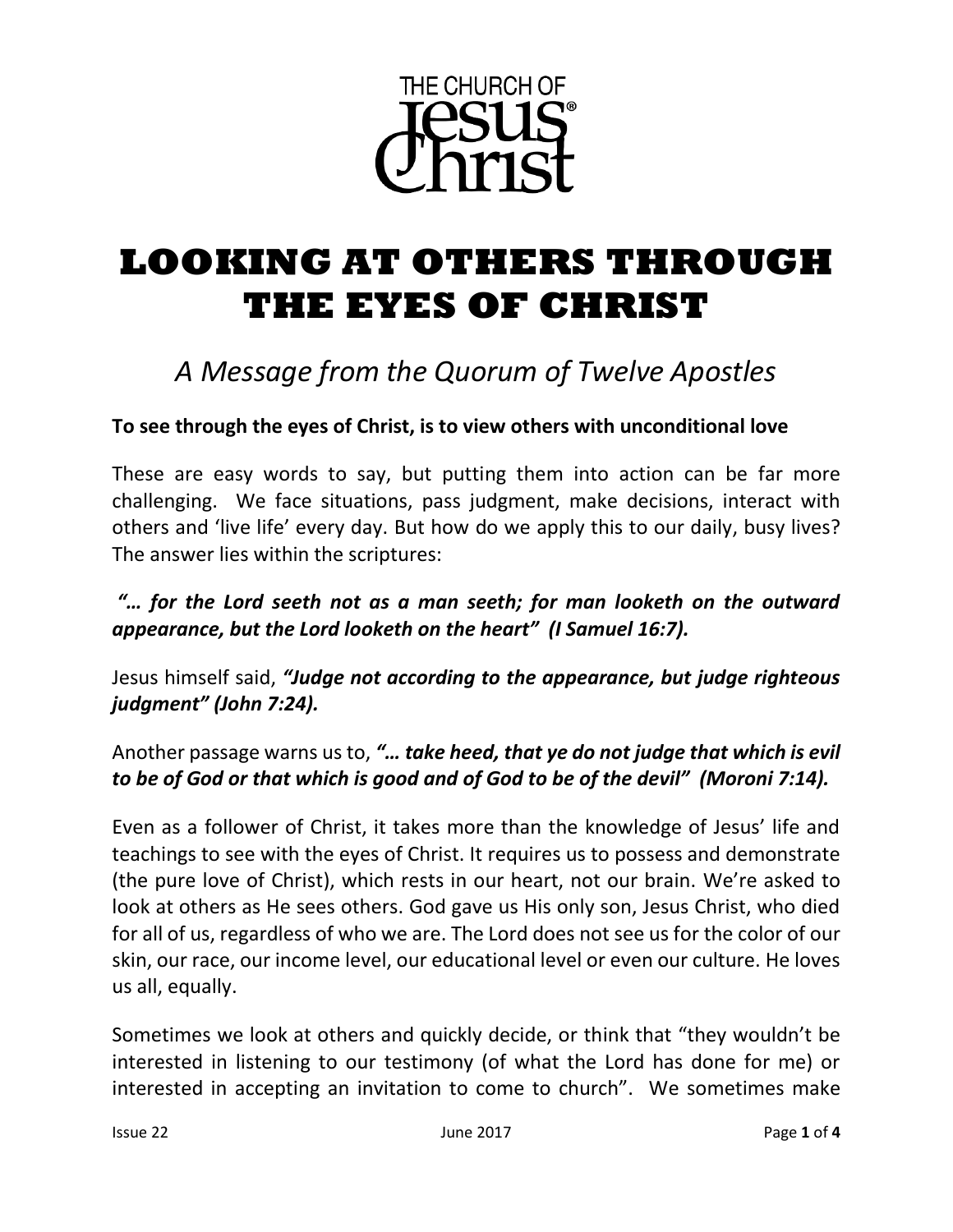

these decisions based on the way others look, the way they talk, what we 'think' we know about them or what we perceive to be their way of life. But isn't this exactly why Christ died for us – that ALL might find salvation and have eternal life? In fact, Jesus spoke about this very topic saying, *"…They that are whole need not a physician; but they that are sick. I came not to call the righteous, but sinners to repentance" (Luke 5:31-32).*

Let's consider a few examples: There was a woman by the name of Rahab in the Old Testament**,** living in Jericho - chapter 2 in the book of Joshua. In this account, Joshua sends two men as spies to investigate the land. They went to Rahab's house seeking lodging and information. The king heard of these two men, and demanded Rahab surrender them. She defied the king and protected the Israelite spies. By faith (*Hebrews 11:31)*she let the two men out through her window to safety, asking that she and her family be spared when the Israelites attack Jericho. Soon afterwards, she and her whole family escaped the attack and their lives were spared. What's left out of this summary is that Rahab is referred to as a harlot (or prostitute). Despite her life of sin and reputation, she was used of God, which ultimately helped the armies take the city and settle in Canaan (the Promised Land). The Lord used a prostitute to not only further His purposes, but following her ancestry line, we find in chapter 1 of Matthew, that *Rachab* (Rahab) is found in the genealogy and blood line of Jesus! Her lifesyle of sin, before meeting the children of Israel, could have been 'held against her', but instead, she was used to bring about His purposes.

We read in the Book of Mormon about Alma and the sons of Mosiah who, **"***became a great hinderment to the prosperity of the church of God; stealing away the hearts of the people; causing much dissension among the people; giving a chance for the enemy of God to exercise his power over them"* **(Mosiah 27:9).** The scripture says these men were wicked and idolatrous, leading many into sinful paths and seeking to destroy the church. Yet, an angel of God was sent to convince them to change because *"…the Lord hath heard the prayers of his people, and also the prayers of his servant, Alma, who is thy father; for he has prayed with much faith concerning thee..." (Mosiah 27:14).* You see, no matter how much sin someone's involved in, when the spirit of God touches their heart and they repent, their life is changed. The past is wiped away by the cleansing blood of Christ. We can't permit ourselves to look at those who are outwardly involved in evil or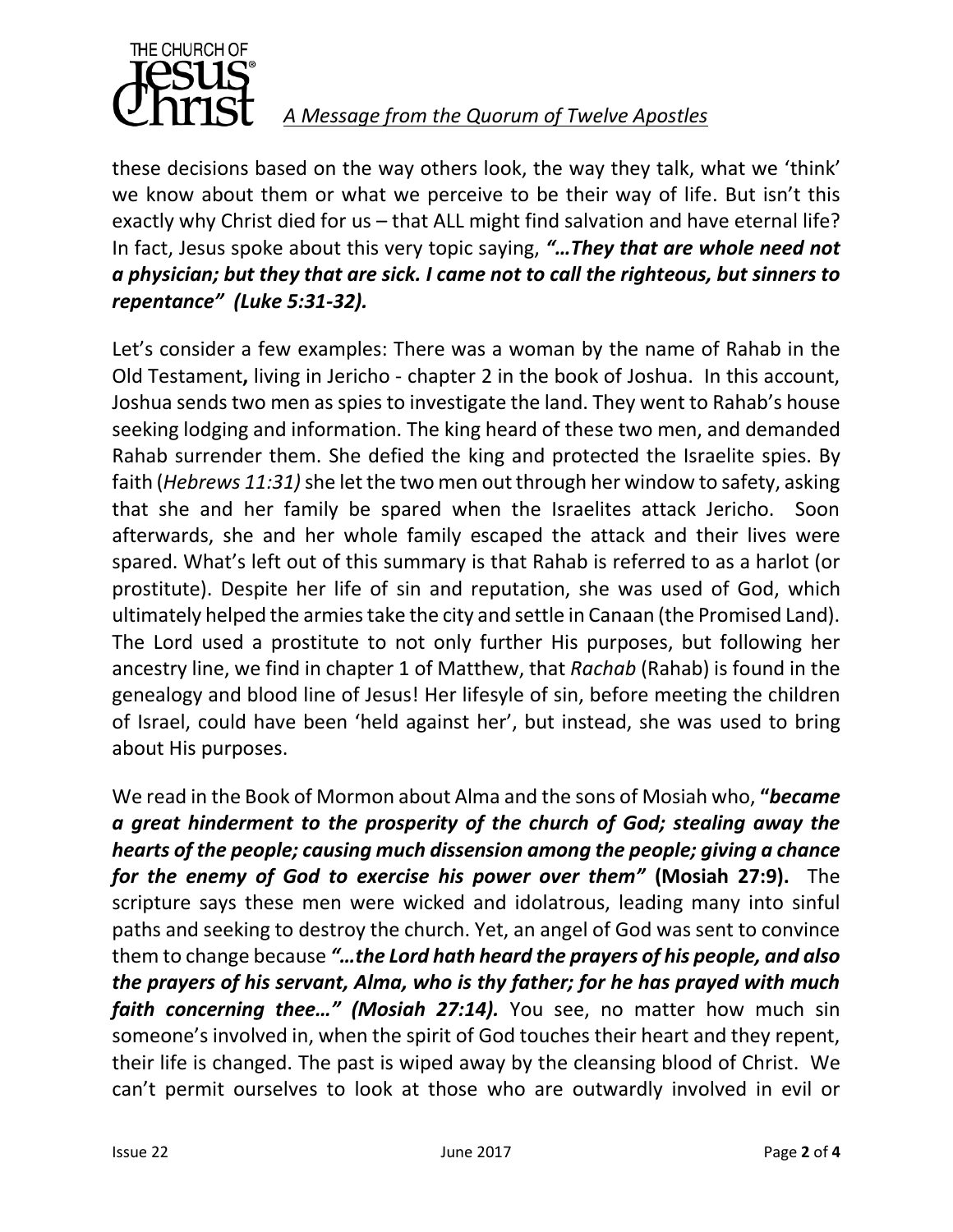

### *A Message from the Quorum of Twelve Apostles*

destructive ways and think, "they are beyond saving" or "I won't waste my time praying for them". In fact Jesus said, *"…Love your enemies, do good to them which hate you, Bless them that curse you, and pray for them which despitefully use you" (Luke 6:27-28).* Because of the prayers of the righteous, Alma and the sons of Mosiah were each used in their own way to further the church and lead many to the joy of serving Christ.

We also read about a man in scriptures called Didymus, who was called by Jesus to be one of His twelve apostles in the land of ancient Israel. Also known by the name of Thomas and commonly referred to as 'doubting Thomas', because he doubted Jesus' resurrection when first told by the other disciples. Thomas's response was, *"…Except I shall see in his hands the print of the nails, and put my finger into the print of the nails, and thrust my hand into his side, I will not believe" (John 20:25).* There's no record of the other apostles and followers of Jesus 'scorning him to shame' because he doubted. In fact, eight days later, when Jesus appeared to them, Thomas touched the nail prints in His hands and wound on His side, and responded by saying, *"…My Lord and my God" (John 20:28).* His doubt could have consumed him and although many have labeled him a 'doubter', history records that he travelled outside the Roman Empire to preach the gospel, travelling as far as India and being the first to establish Christ's church in a distant land. In reflection, some might have looked upon Thomas and wondered how he could be used by God, showing such doubt, but in fact, he was one of the first foreign missionaries, sharing the hope of salvation.

Finally, let's fast forward to the 1920's when a man who had been baptized fell back into his former ways with those associated with organized crime and illegal activities. He was so angry, that he brought a handgun to church one Sunday afternoon with the intent of killing one of the elders. A deacon confronted him as he entered and convinced him to sit and wait until after the service was over. Unaware of what was happening, the power of God fell upon the ministry and an elder preached a 'thunderous sermon' that shook the very core of his soul. Immediately after the meeting, the man dropped the gun, embraced the elder, repented and asked to be reinstated in the church! Because he felt the power of God, his heart was changed. Miraculously, neither his former 'boss' nor his associates found him or retaliated against him for leaving his old way of life behind. His decisions and actions could have caused fear in others, but through this